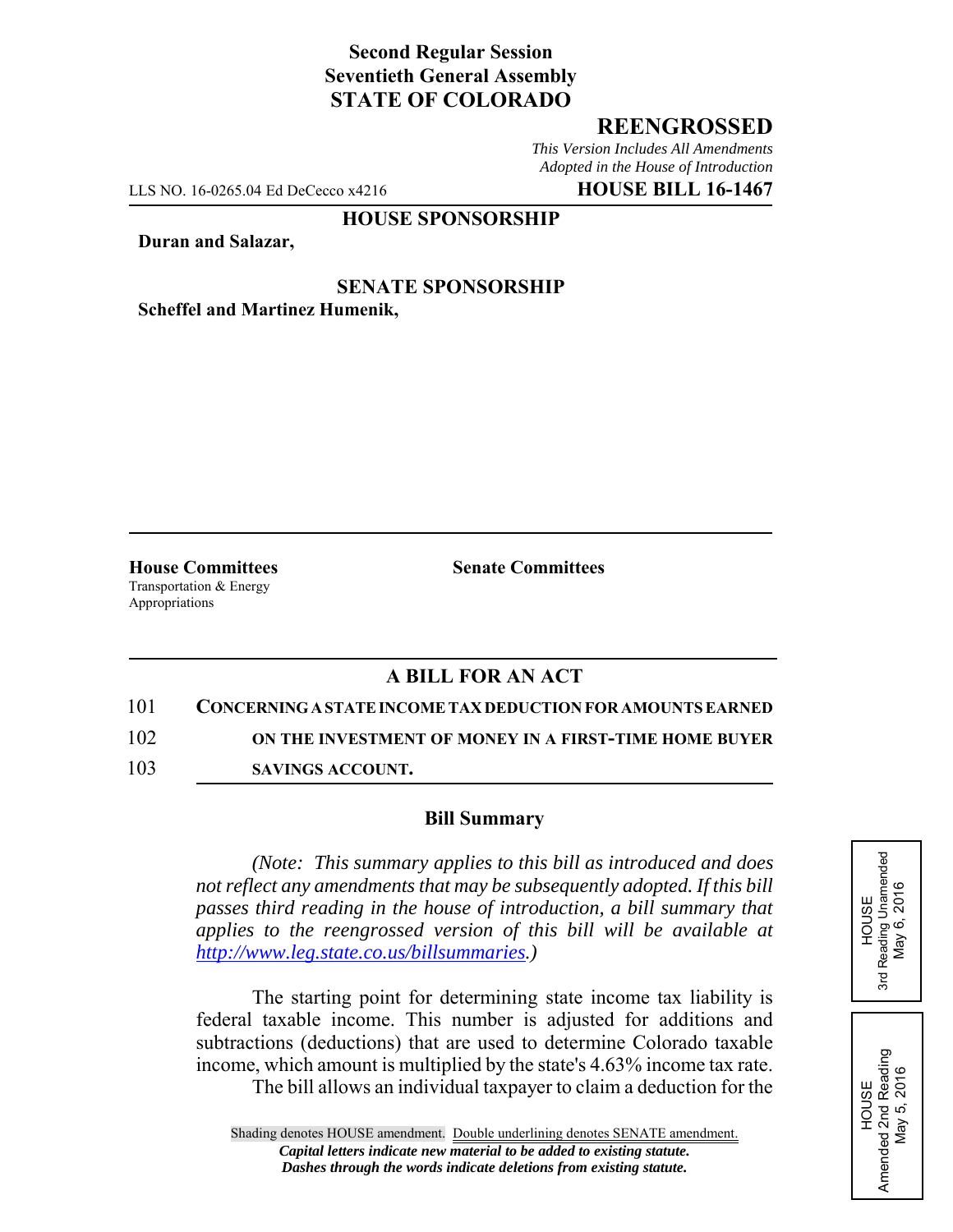interest and other income earned on contributions made to a first-time home buyer savings account (account). Beginning January 1, 2017, any individual may create a first-time home buyer savings account with a financial institution to be used to pay or reimburse a qualified beneficiary's eligible expenses for the purchase of a primary residence in Colorado. To qualify as a beneficiary, a person must never have owned a single-family, owner-occupied primary residence or, as a result of the individual's dissolution of marriage, must have been off title for at least 3 years. There are annual and total limits on the contributions to an account and on the interest and other income earned in the account that is deductible.

An individual may be the account holder of multiple accounts and may jointly own the account with another individual, if they file a joint income tax return. An account holder must designate a qualified beneficiary by April 15 of the following year and may designate himself or herself as the qualified beneficiary. An account holder may change the designated qualified beneficiary at any time, but there may not be more than one qualified beneficiary at any time. An account holder cannot have multiple accounts with the same beneficiary, but an individual may be designated as the qualified beneficiary of multiple accounts.

Money must stay in the account for at least one year before it is used. After that time, the money in the account that is used for a down payment and closing costs related to a qualified beneficiary's purchase of his or her primary residence in the state is exempt from the state income tax, as are several other uses. If the money in the account is used for any other purpose, then a pro rata share is subject to recapture in the taxable year in which it is used. In addition, the account holder is liable for a penalty that is a percentage of the amount recaptured, unless a qualified beneficiary purchases a home outside of the state or the qualified beneficiary dies and is not replaced.

The department of revenue is required to establish a form that an account holder must complete and file with his or her state income tax return.

1 *Be it enacted by the General Assembly of the State of Colorado:*

2 **SECTION 1.** In Colorado Revised Statutes, 39-22-104, **add** (3)

3 (k) and (4) (v) as follows:

4 **39-22-104. Income tax imposed on individuals, estates, and**

- 5 **trusts single rate definitions repeal.** (3) There shall be added to the
- 6 federal taxable income: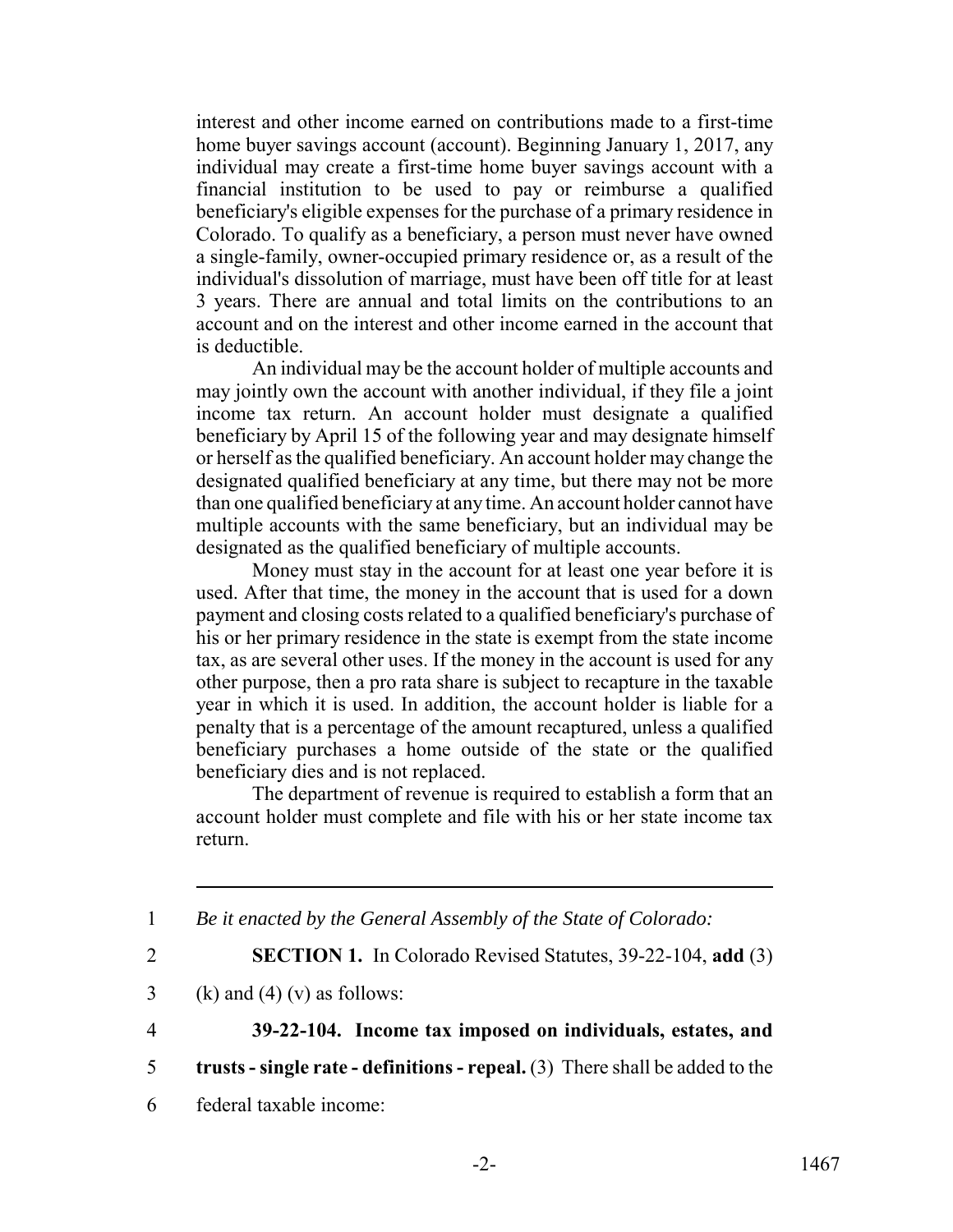(k) THE AMOUNT RECAPTURED IN ACCORDANCE WITH SECTION 39-22-4705 (2).

 (4) There shall be subtracted from federal taxable income: (v) (I) FOR INCOME TAX YEARS COMMENCING ON OR AFTER JANUARY 1, 2017, TO THE EXTENT INCLUDED IN FEDERAL TAXABLE INCOME AND AS PERMITTED UNDER PART 47 OF THIS ARTICLE, AN AMOUNT EQUAL TO ANY INTEREST AND OTHER INCOME EARNED ON THE INVESTMENT OF THE MONEY IN A FIRST-TIME HOME BUYER SAVINGS ACCOUNT DURING THE TAXABLE YEAR. (II) ANY EXCLUSION TAKEN UNDER SUBPARAGRAPH (I) OF THIS PARAGRAPH (v) IS SUBJECT TO RECAPTURE UNDER PARAGRAPH (k) OF 12 SUBSECTION (3) OF THIS SECTION AS SPECIFIED IN SECTION 39-22-4705. **SECTION 2.** In Colorado Revised Statutes, **add** part 47 to article 22 of title 39 as follows: PART 47 FIRST-TIME HOME BUYER SAVINGS ACCOUNT **39-22-4701. Short title.** THE SHORT TITLE OF THIS PART 47 IS THE "FIRST-TIME HOME BUYER SAVINGS ACCOUNT ACT". **39-22-4702. Legislative declaration.** The GENERAL ASSEMBLY DECLARES THAT THE PURPOSE FOR ALLOWING TAXABLE INCOME TO BE REDUCED BY EARNINGS FROM A FIRST-TIME HOME BUYER SAVINGS ACCOUNT IS TO ENCOURAGE FIRST-TIME HOME OWNERSHIP THROUGH INCENTIVIZING SAVING FOR A DOWN PAYMENT AND CLOSING COSTS BECAUSE OF THE SIGNIFICANT FINANCIAL AND CIVIC BENEFITS HOME OWNERSHIP PROVIDES FOR OUR STATE.

**39-22-4703. Definitions.** AS USED IN THIS PART 47, UNLESS THE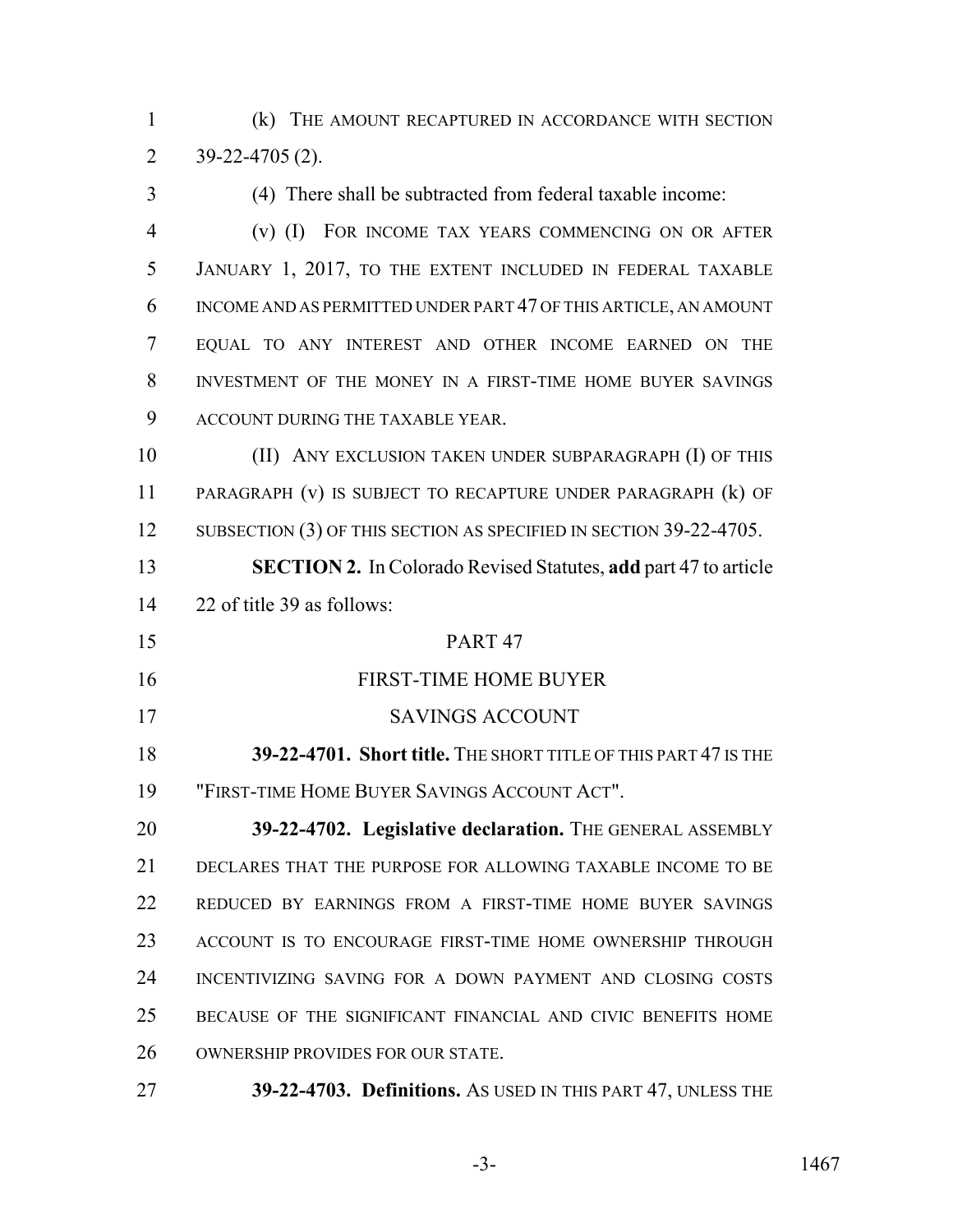CONTEXT OTHERWISE REQUIRES:

 (1) "ACCOUNT HOLDER" MEANS AN INDIVIDUAL WHO ESTABLISHES AN ACCOUNT WITH A FINANCIAL INSTITUTION THAT IS DESIGNATED AS A FIRST-TIME HOME BUYER SAVINGS ACCOUNT IN ACCORDANCE WITH SECTION 39-22-4704.

(2) "DEPARTMENT" MEANS THE DEPARTMENT OF REVENUE.

 (3) "ELIGIBLE EXPENSES" MEANS A DOWN PAYMENT AND ANY CLOSING COSTS INCLUDED ON A REAL ESTATE SETTLEMENT STATEMENT, INCLUDING, BUT NOT LIMITED TO, APPRAISAL FEES, MORTGAGE ORIGINATION FEES, AND INSPECTION FEES.

 (4) "FINANCIAL INSTITUTION" MEANS ANY STATE BANK, STATE TRUST COMPANY, SAVINGS AND LOAN ASSOCIATION, FEDERALLY CHARTERED CREDIT UNION DOING BUSINESS IN COLORADO, CREDIT UNION CHARTERED BY THE STATE OF COLORADO, NATIONAL BANK, BROKER-DEALER, MUTUAL FUND, INSURANCE COMPANY, OR OTHER SIMILAR FINANCIAL ENTITY QUALIFIED TO DO BUSINESS IN THE STATE OF COLORADO.

(5) "FIRST-TIME HOME BUYER" MEANS AN INDIVIDUAL WHO:

 (a) HAS NEVER OWNED OR PURCHASED UNDER CONTRACT FOR DEED, EITHER INDIVIDUALLY OR JOINTLY, A SINGLE-FAMILY, 21 OWNER-OCCUPIED PRIMARY RESIDENCE, INCLUDING, BUT NOT LIMITED TO, 22 A CONDOMINIUM UNIT OR A MANUFACTURED OR MOBILE HOME THAT IS ASSESSED AND TAXED AS REAL PROPERTY; OR

 (b) AS A RESULT OF THE INDIVIDUAL'S DISSOLUTION OF MARRIAGE, HAS NOT BEEN LISTED ON A PROPERTY TITLE FOR AT LEAST THREE CONSECUTIVE YEARS OR MORE.

(6) "FIRST-TIME HOME BUYER SAVINGS ACCOUNT" OR "ACCOUNT"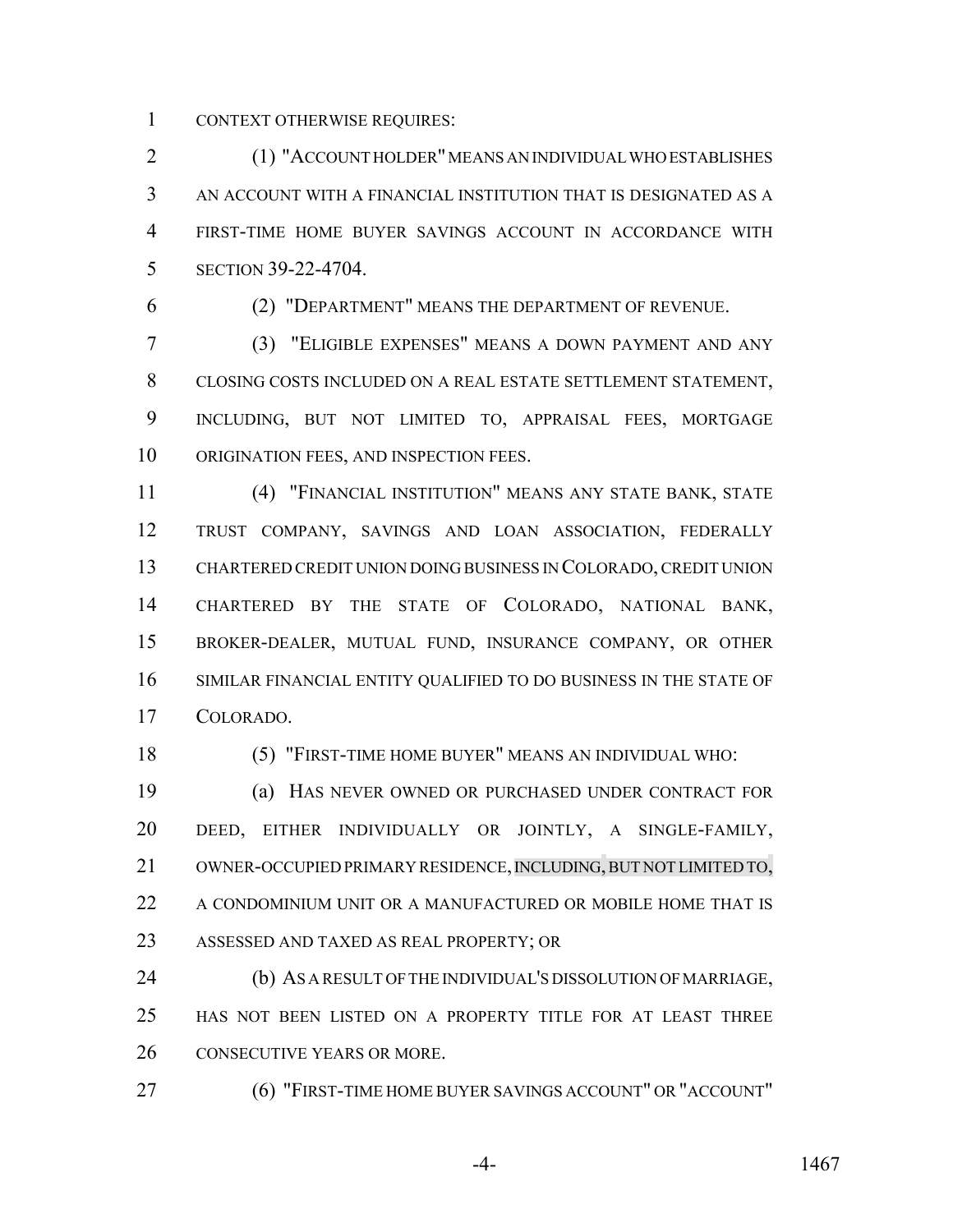MEANS AN ACCOUNT WITH A FINANCIAL INSTITUTION DESIGNATED AS SUCH 2 IN ACCORDANCE WITH SECTION 39-22-4704 (1).

 (7) "QUALIFIED BENEFICIARY" MEANS A FIRST-TIME HOME BUYER DESIGNATED BY AN ACCOUNT HOLDER FOR WHOM THE MONEY IN A FIRST-TIME HOME BUYER SAVINGS ACCOUNT IS OR WILL BE USED FOR ELIGIBLE EXPENSES FOR THE PURCHASE OF HIS OR HER PRIMARY RESIDENCE IN THE STATE.

 **39-22-4704. First-time home buyer savings account.** (1) BEGINNING JANUARY 1, 2017, ANY INDIVIDUAL MAY OPEN AN ACCOUNT WITH A FINANCIAL INSTITUTION AND DESIGNATE THE ACCOUNT, 11 IN ITS ENTIRETY, AS A FIRST-TIME HOME BUYER SAVINGS ACCOUNT TO BE USED TO PAY OR REIMBURSE A QUALIFIED BENEFICIARY'S ELIGIBLE EXPENSES FOR THE PURCHASE OF A PRIMARY RESIDENCE IN COLORADO. 14 AN INDIVIDUAL MAY BE THE ACCOUNT HOLDER OF MULTIPLE ACCOUNTS, AND AN INDIVIDUAL MAY JOINTLY OWN THE ACCOUNT WITH ANOTHER PERSON IF THEY FILE A JOINT INCOME TAX RETURN. TO BE ELIGIBLE FOR THE SUBTRACTION UNDER SECTION 39-22-104 (4) (v) (I), AN ACCOUNT HOLDER MUST COMPLY WITH THE REQUIREMENTS OF THIS SECTION.

 (2) AN ACCOUNT HOLDER MUST DESIGNATE, NO LATER THAN APRIL 15 OF THE YEAR FOLLOWING THE TAXABLE YEAR DURING WHICH THE ACCOUNT IS ESTABLISHED, A FIRST-TIME HOME BUYER AS THE QUALIFIED BENEFICIARY OF THE FIRST-TIME HOME BUYER SAVINGS ACCOUNT. THE ACCOUNT HOLDER MAY DESIGNATE HIMSELF OR HERSELF AS THE QUALIFIED BENEFICIARY. THE ACCOUNT HOLDER MAY CHANGE THE DESIGNATED QUALIFIED BENEFICIARY AT ANY TIME, BUT THERE MAY NOT BE MORE THAN ONE QUALIFIED BENEFICIARY AT ANY TIME. AN ACCOUNT HOLDER CANNOT HAVE MULTIPLE ACCOUNTS WITH THE SAME QUALIFIED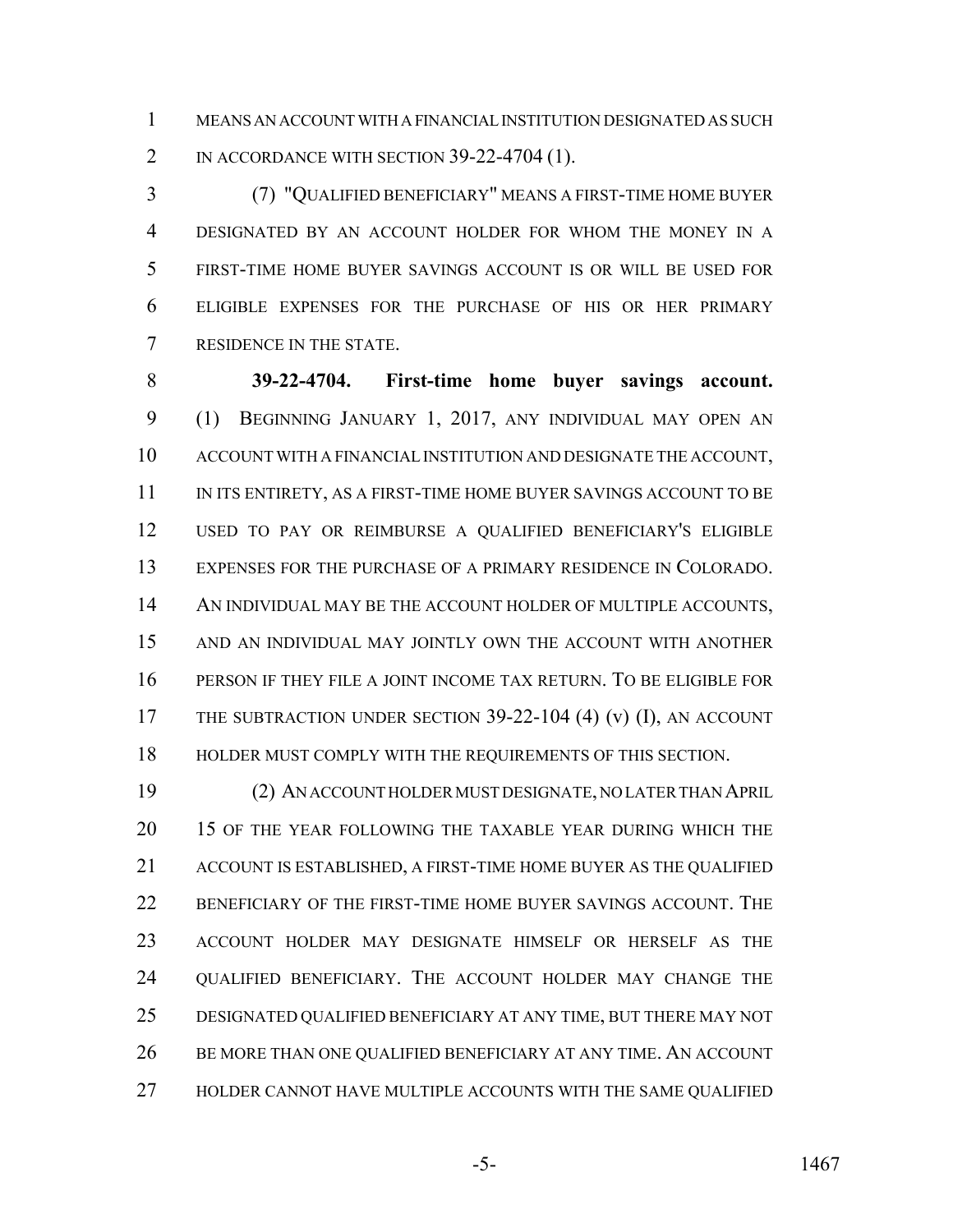BENEFICIARY, BUT AN INDIVIDUAL MAY BE DESIGNATED AS THE QUALIFIED BENEFICIARY OF MULTIPLE ACCOUNTS.

 (3) (a) THE FOLLOWING LIMITS APPLY TO A FIRST-TIME HOME BUYER SAVINGS ACCOUNT:

 (I) THE MAXIMUM CONTRIBUTION TO A FIRST-TIME HOME BUYER SAVINGS ACCOUNT FOR A TAXABLE YEAR IS FOURTEEN THOUSAND DOLLARS FOR AN INDIVIDUAL AND TWENTY-EIGHT THOUSAND DOLLARS FOR ACCOUNT HOLDERS WHO FILE A JOINT RETURN;

 (II) THE MAXIMUM AMOUNT OF ALL CONTRIBUTIONS FOR ALL TAXABLE YEARS TO A FIRST-TIME HOME BUYER SAVINGS ACCOUNT IS FIFTY THOUSAND DOLLARS; AND

**(III)** THE MAXIMUM TOTAL AMOUNT IN AN ACCOUNT IS ONE HUNDRED FIFTY THOUSAND DOLLARS.

 (b) IF A LIMIT IN PARAGRAPH (a) OF THIS SUBSECTION (3) IS EXCEEDED, THEN THEREAFTER NO INTEREST OR OTHER INCOME EARNED ON THE INVESTMENT OF MONEY IN A FIRST-TIME HOME BUYER SAVINGS ACCOUNT MAY BE SUBTRACTED FROM TAXABLE INCOME UNDER SECTION  $39-22-104$  (4) (v) (I).

 (c) MONEY MAY REMAIN IN A FIRST-TIME HOME BUYER SAVINGS ACCOUNT FOR UNLIMITED DURATION WITHOUT THE INTEREST OR INCOME 21 BEING SUBJECT TO RECAPTURE OR PENALTY.

22 (4) THE ACCOUNT HOLDER SHALL NOT USE MONEY IN AN ACCOUNT TO PAY EXPENSES OF ADMINISTERING THE ACCOUNT; EXCEPT THAT A SERVICE FEE MAY BE DEDUCTED FROM THE ACCOUNT BY A FINANCIAL INSTITUTION. THE ACCOUNT HOLDER IS RESPONSIBLE FOR MAINTAINING DOCUMENTATION FOR THE FIRST-TIME HOME BUYER SAVINGS ACCOUNT AND FOR ELIGIBLE EXPENSES RELATED TO THE QUALIFIED BENEFICIARY'S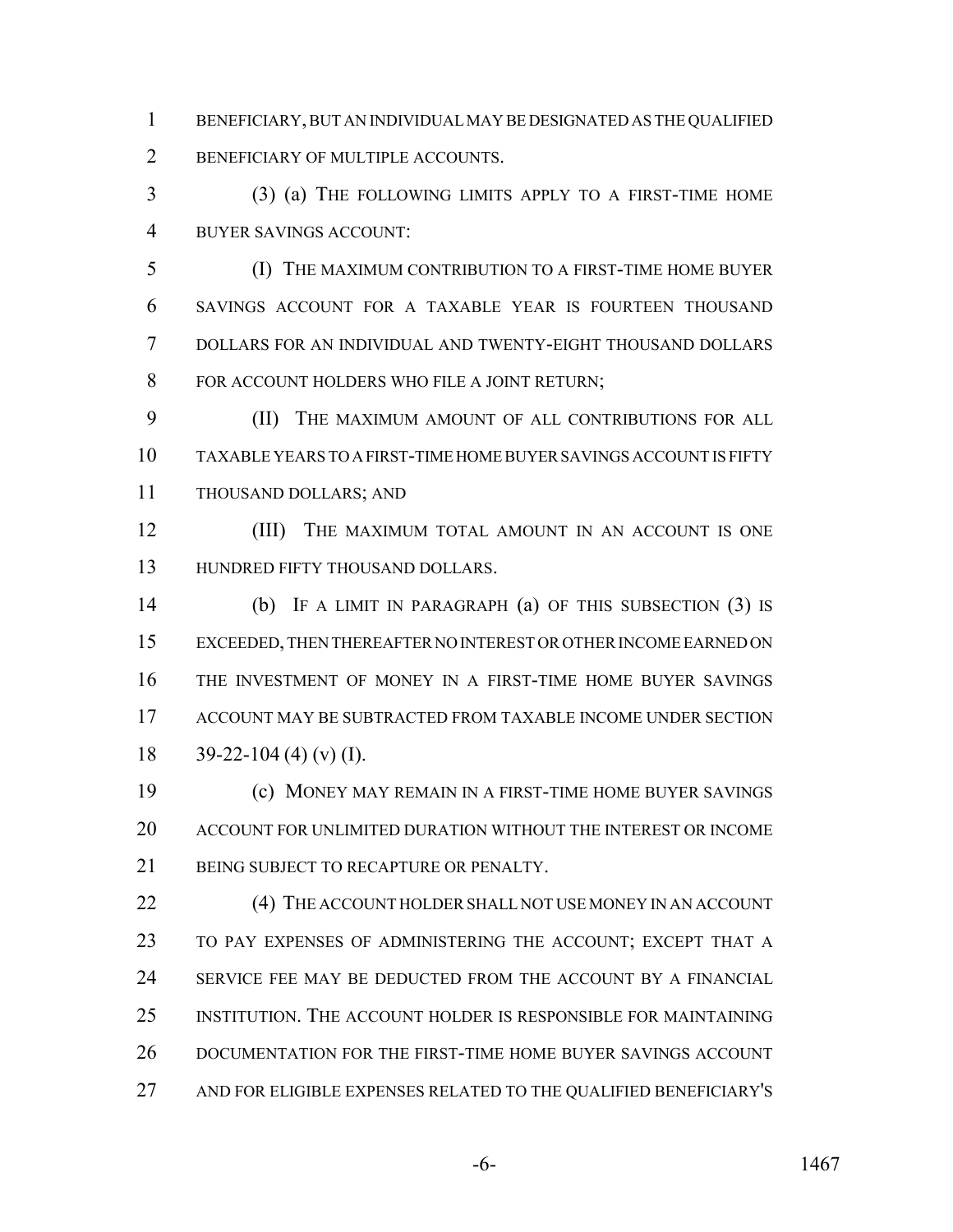PURCHASE OF HIS OR HER PRIMARY RESIDENCE.

 **39-22-4705. Eligible expenses - penalties for other uses.** (1) (a) FOR PURPOSES OF THE INCOME TAX BENEFIT CONFERRED UNDER THIS PART 47, THE MONEY IN A FIRST-TIME HOME BUYER SAVINGS ACCOUNT MAY BE:

 (I) USED FOR ELIGIBLE EXPENSES RELATED TO A QUALIFIED BENEFICIARY'S PURCHASE OF HIS OR HER PRIMARY RESIDENCE IN THE STATE;

 (II) USED FOR ELIGIBLE EXPENSES RELATED TO A QUALIFIED BENEFICIARY'S PURCHASE OF HIS OR HER PRIMARY RESIDENCE IN OR OUTSIDE THE STATE, IF THE QUALIFIED BENEFICIARY IS ACTIVE-DUTY MILITARY AND WAS STATIONED IN COLORADO FOR ANY TIME AFTER THE 13 CREATION OF THE ACCOUNT;

 (III) USED FOR EXPENSES THAT WOULD HAVE QUALIFIED UNDER SUBPARAGRAPH (I) OR (II) OF THIS PARAGRAPH (a), BUT THE CONTRACT 16 FOR PURCHASE DID NOT CLOSE;

 (IV) TRANSFERRED TO ANOTHER NEWLY CREATED FIRST-TIME 18 HOME BUYER SAVINGS ACCOUNT; OR

 (V) USED TO PAY A SERVICE FEE THAT IS DEDUCTED BY THE FINANCIAL INSTITUTION.

 (b) PARAGRAPH (a) OF THIS SUBSECTION (1) APPLIES REGARDLESS OF WHETHER THE QUALIFIED BENEFICIARY IS THE SOLE OWNER OF THE PRIMARY RESIDENCE OR JOINT OWNER WITH ANOTHER PERSON WHO DOES NOT QUALIFY AS QUALIFIED BENEFICIARY. THE MONEY IN A FIRST-TIME HOME BUYER ACCOUNT MAY NOT BE USED FOR THE PURPOSES IN SUBPARAGRAPHS (I), (II), AND (III) OF PARAGRAPH (a) OF THIS 27 SUBSECTION (1) RELATED TO THE PURCHASE OF A MANUFACTURED OR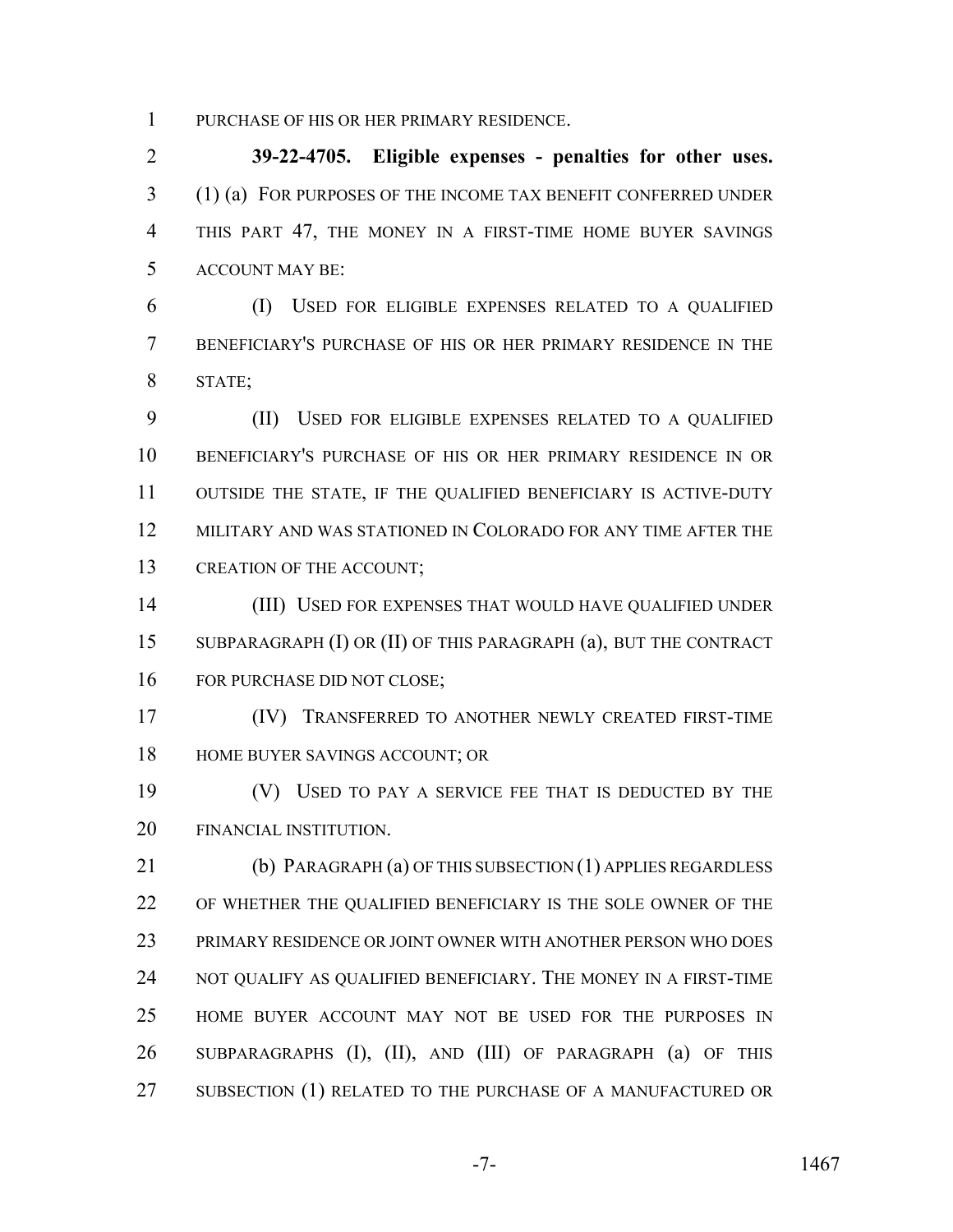MOBILE HOME THAT IS NOT TAXED AS REAL PROPERTY.

 (2) MONEY WITHDRAWN FROM A FIRST-TIME HOME BUYER SAVINGS ACCOUNT IS SUBJECT TO RECAPTURE IN THE TAXABLE YEAR IN WHICH IT IS WITHDRAWN BASED ON A PROPORTION FROM THE ACCOUNT 5 SUBTRACTED UNDER 39-22-104 (4) (v) (I) TO THE TOTAL AMOUNT IN THE ACCOUNT, IF:

 (a) AT THE TIME OF THE WITHDRAWAL, IT HAS BEEN LESS THAN A YEAR SINCE THE FIRST DEPOSIT IN THE FIRST-TIME HOME BUYER SAVINGS ACCOUNT; OR

 (b) THE MONEY IS USED FOR ANY PURPOSE OTHER THAN THOSE SPECIFIED IN SUBSECTION (1) OF THIS SECTION.

 (3) IF ANY MONEY IS SUBJECT TO RECAPTURE UNDER PARAGRAPH (b) OF SUBSECTION (2) OF THIS SECTION, THE ACCOUNT HOLDER SHALL PAY TO THE DEPARTMENT A PENALTY IN THE SAME TAXABLE YEAR AS THE RECAPTURE.IF THE WITHDRAWAL WAS MADE TEN OR FEWER YEARS AFTER THE FIRST DEPOSIT IN THE FIRST-TIME HOME BUYER SAVINGS ACCOUNT, THEN THE PENALTY IS EQUAL TO FIVE PERCENT OF THE AMOUNT SUBJECT TO RECAPTURE, AND IF THE WITHDRAWAL WAS MADE MORE THAN TEN YEARS AFTER THE FIRST DEPOSIT IN THE ACCOUNT, THEN THE PENALTY IS EQUAL TO TEN PERCENT OF THE AMOUNT SUBJECT TO RECAPTURE. BUT 21 THESE PENALTIES DO NOT APPLY IF:

 (a) THE MONEY IS USED FOR ELIGIBLE EXPENSES RELATED TO A QUALIFIED BENEFICIARY'S PURCHASE OF HIS OR HER PRIMARY RESIDENCE OUTSIDE OF THE STATE; OR

 (b) THE MONEY IS FROM A FIRST-TIME HOME BUYER SAVINGS ACCOUNT FOR WHICH THE QUALIFIED BENEFICIARY DIES AND THE ACCOUNT HOLDER DOES NOT DESIGNATE A NEW QUALIFIED BENEFICIARY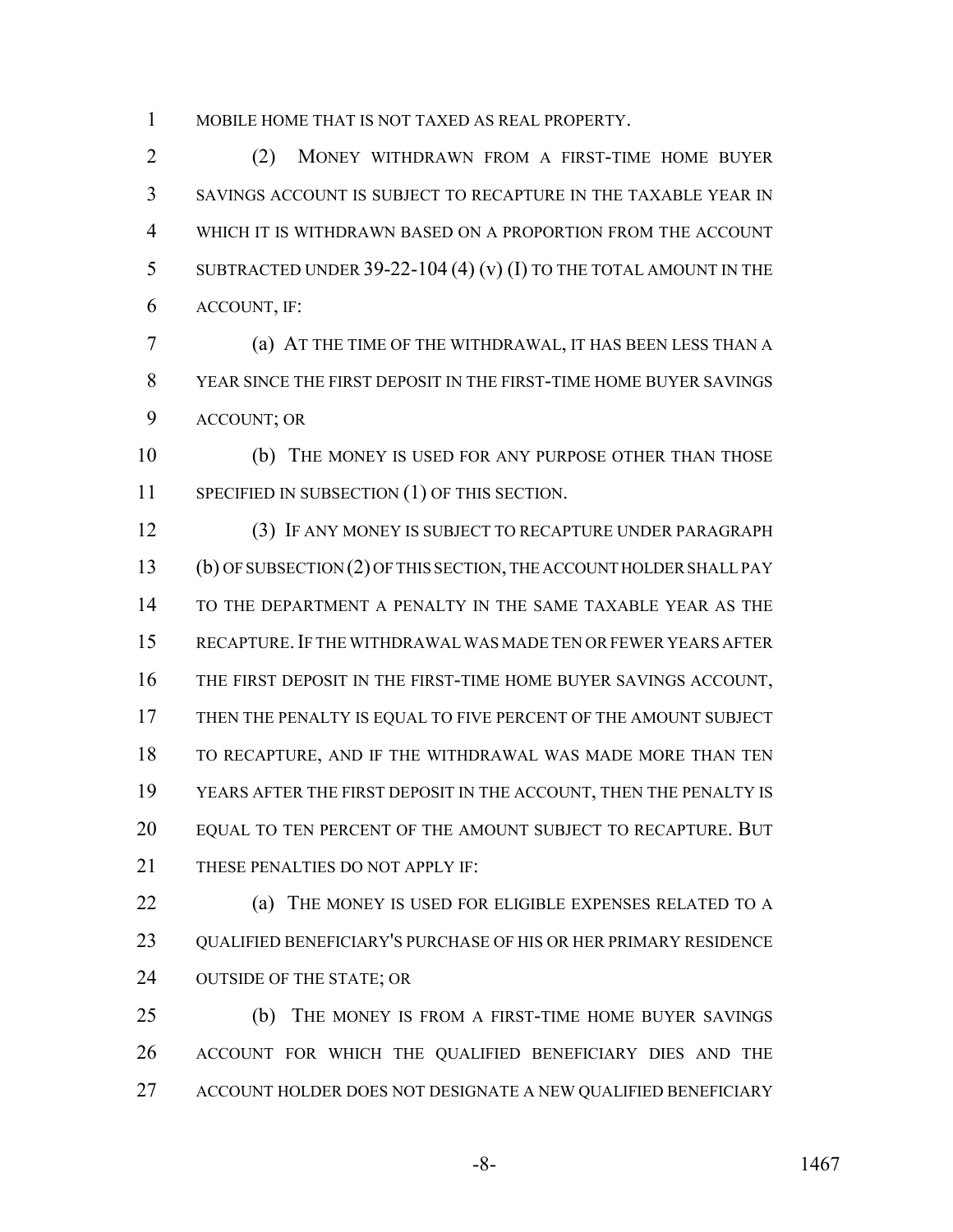DURING THE SAME TAXABLE YEAR.

 (4) IF THE ACCOUNT HOLDER OR, IF THE FIRST-TIME HOME BUYER SAVINGS ACCOUNT IS JOINTLY OWNED, ACCOUNT HOLDERS DIE, THEN ALL OF THE MONEY IN THE ACCOUNT THAT WAS SUBTRACTED FROM TAXABLE INCOME IS SUBJECT TO RECAPTURE IN THE TAXABLE YEAR OF THE DEATH OR DEATHS, BUT NO PENALTY IS DUE TO THE DEPARTMENT.

 **39-22-4706. Forms.** THE DEPARTMENT SHALL ESTABLISH FORMS FOR AN ACCOUNT HOLDER TO ANNUALLY REPORT INFORMATION ABOUT A FIRST-TIME HOME BUYER SAVINGS ACCOUNT, INCLUDING, BUT NOT LIMITED TO, HOW THE MONEY FROM THE FUND IS USED, AND IDENTIFY ANY SUPPORTING DOCUMENTATION THAT IS REQUIRED TO BE MAINTAINED. TO 12 BE ELIGIBLE FOR THE SUBTRACTION IN SECTION 39-22-104 (4) (v), AN ACCOUNT HOLDER MUST ANNUALLY FILE WITH HIS OR HER STATE INCOME TAX RETURN THE COMPLETED FORM, THE FORM 1099 FOR THE ACCOUNT ISSUED BY THE FINANCIAL INSTITUTION, AND ANY OTHER SUPPORTING 16 DOCUMENTATION THE DEPARTMENT REQUIRES.

 **39-22-4707. Financial institutions.** (1) A FINANCIAL 18 INSTITUTION IS NOT REQUIRED TO:

 (a) DESIGNATE AN ACCOUNT AS A FIRST-TIME HOME BUYER SAVINGS ACCOUNT, OR DESIGNATE THE BENEFICIARIES OF AN ACCOUNT, IN THE FINANCIAL INSTITUTION'S ACCOUNT CONTRACTS OR SYSTEMS OR IN 22 ANY OTHER WAY:

 (b) TRACK THE USE OF MONEY WITHDRAWN FROM A FIRST-TIME HOME BUYER SAVINGS ACCOUNT; OR

 (c) REPORT ANY INFORMATION TO THE DEPARTMENT OR ANY 26 OTHER GOVERNMENTAL AGENCY THAT IS NOT OTHERWISE REQUIRED BY LAW.